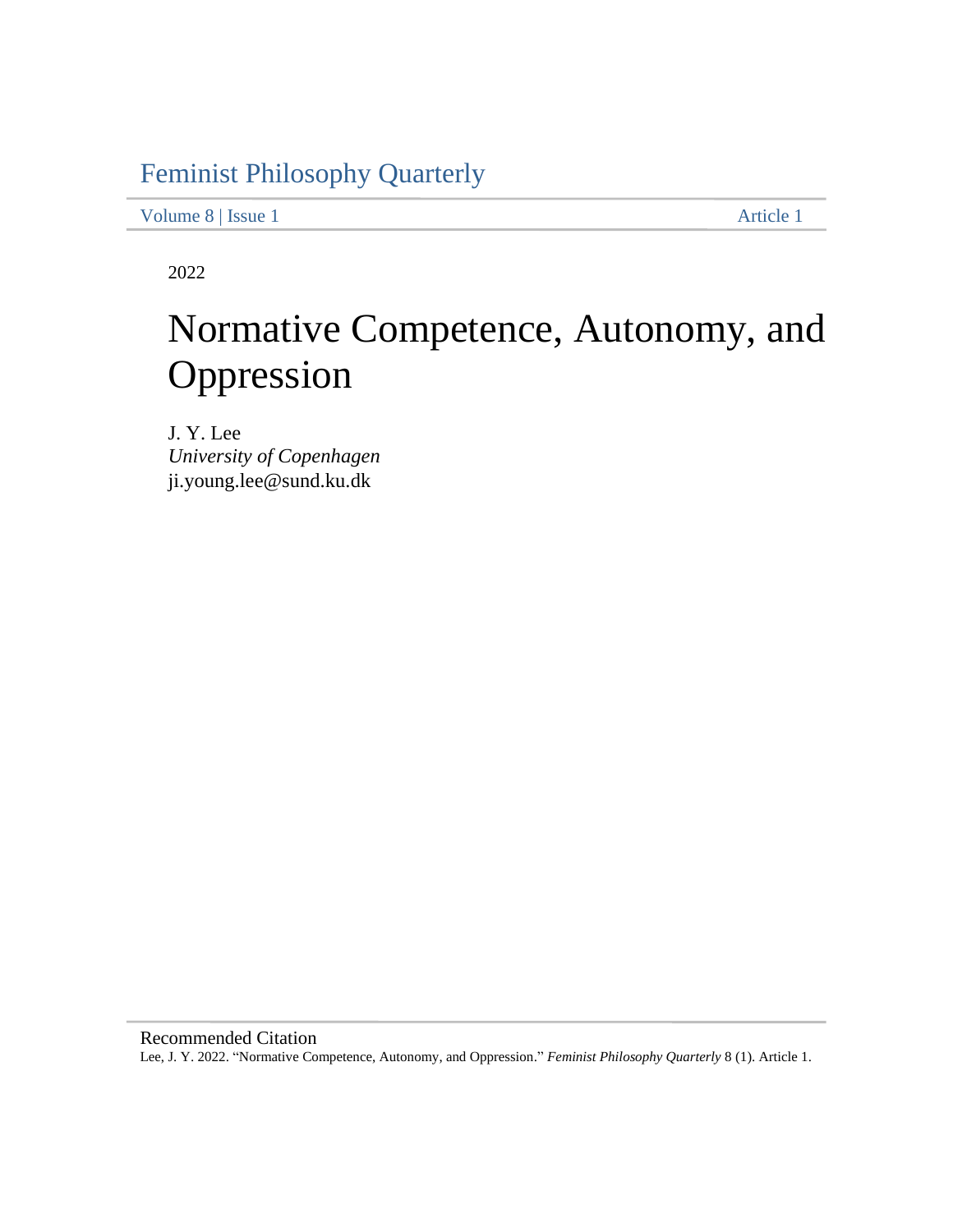### **Normative Competence, Autonomy, and Oppression**  J. Y. Lee

#### **Abstract**

 Natalie Stoljar posits that those who have internalized oppressive norms lack *normative competence*, which requires true beliefs and critical reflection. A lack of normative competence makes agents nonautonomous, according to Stoljar. This intuition that oppressive norms are incompatible with autonomy. On my view, however, Stoljar's normative competence account of autonomy is subject to a worrying problem. Her account misattributes nonautonomy to those who *perpetrate*  the oppression, making those who are oppressed and those who oppress count as equally nonautonomous. I argue that this is implausible and demonstrate in this paper that we can establish an *asymmetry* of autonomy between those who oppress others and those who are made the target of oppression. framework is thereby meant to address what she calls the "feminist intuition"—the

**Keywords:** autonomy, normative competence, oppression, feminist philosophy

#### **Introduction**

 In this paper, I argue that there is an *asymmetry of autonomy* between those who are oppressed and those who perpetrate the oppression. My argument herein should be coherent if we can, as a minimum, grant that individual autonomy is *not* an asocial phenomenon but is rather one that captures an ongoing relationship between embedded. With this in mind, I would posit that the differences in the social standing between those who oppress and those who are oppressed spell out respectively different outcomes for the agents, which may then be tied to why there is an asymmetry of autonomy between them. individual decision-making and the social contexts in which individual agents are

 If my claim herein is plausible, I believe it poses a serious worry for Natalie Stoljar's account of autonomy based on normative competence, which focuses primarily on the *internal* capacity to discern false and oppressive norms. In section 1 of this paper, I explicate Natalie Stoljar's view, and I survey Elizabeth Sperry's objection to Stoljar in section 2. According to Sperry's objection, the normative competence theory is prone to mistakenly attribute nonautonomy to the oppressed. My own critique, which I lay out in section 3, is that the normative competence-based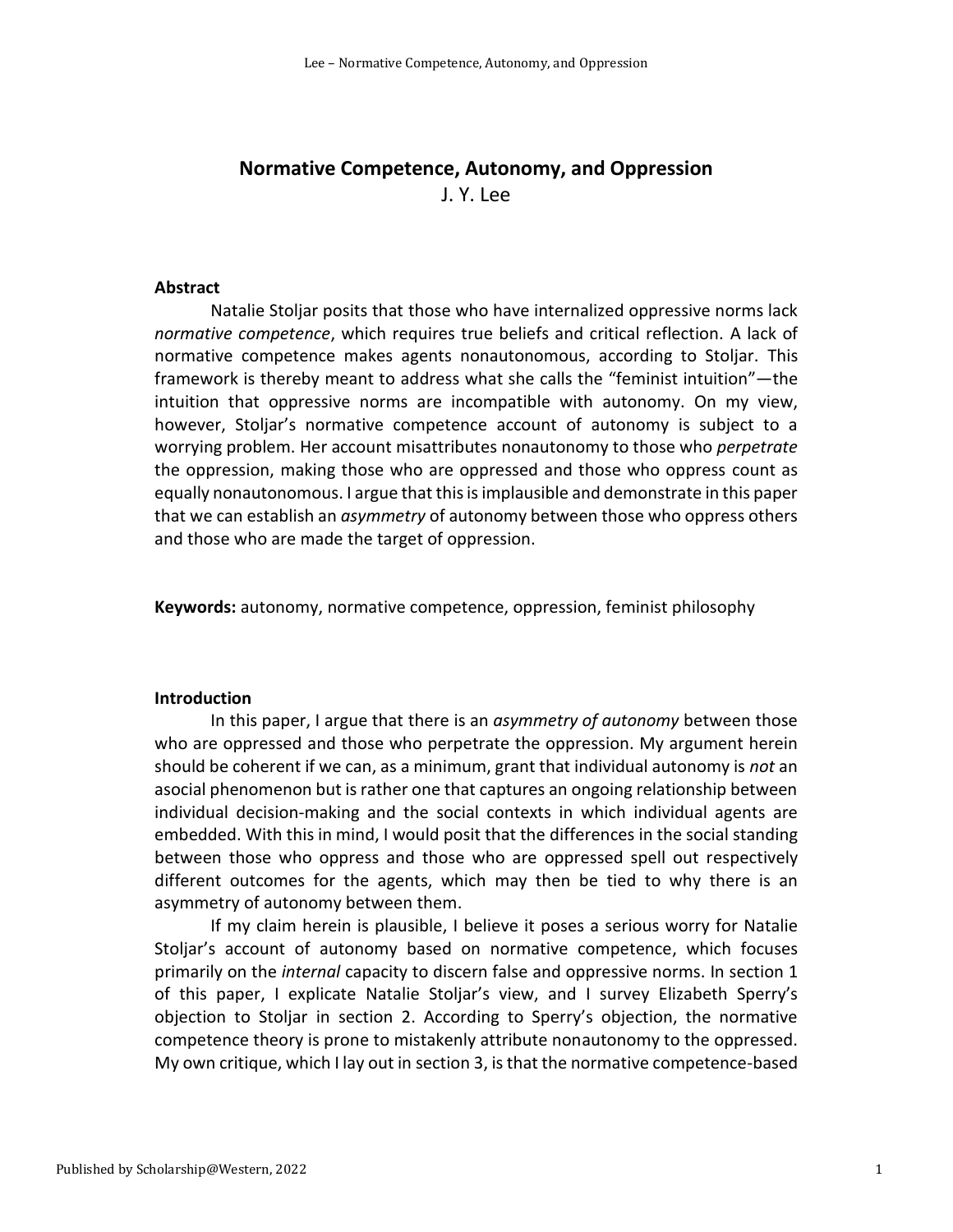approach can be worrisome for a different reason. Staking the determination of autonomy on an agent's exercise of "normative competence" may capture why internalized oppression is detrimental to one's autonomy; yet, as I shall claim, this has the effect of misattributing nonautonomy to some of those who *oppress* others. To illustrate my point, I will make use of an example—the unregenerate macho male (MM)—drawn from Diana Meyers's work. I demonstrate that the MM is an example of an oppressor who lacks normative competence, due to his mistakenly inflated sense of self. As such, the MM would count as nonautonomous on Stoljar's account. However, in section 4 I will substantiate the claim that there is an asymmetry of autonomy between agents who perpetuate oppression and agents who receive it. In section 5, I anticipate and address potential objections to my view. I conclude the paper by conveying that Stoljar's view misses out on the importance of identifying this asymmetry of autonomy.

#### **1. Normative Competence and the Feminist Intuition**

 literature, this has been cashed out in a couple of ways. Those who endorse what are called *proceduralist* notions of autonomy claim that autonomy is achieved if agents *form* their preferences in appropriate ways—through certain kinds of critical reflection, for example, or via the exercise of "minimal rationality" (Schwartz 2005, 444).<sup>1</sup> Procedural theories are, incidentally, "content-neutral" (Mackenzie 2008, 519); the procedure of one's preference-formation is relevant, but the *content* of one's preferences is not. Autonomous preferences under this account can include diverse sorts of values and norms. Personal autonomy very broadly refers to the idea of living in accordance with one's self-determined, self-governed choices. In contemporary philosophical

 On the other hand, *substantivist* theorists of autonomy cast procedural views into doubt by claiming that the content of an agent's decision-making inputs *matter.*  Natalie Stoljar, for instance, is a substantivist who argues that the procedural

 $1$  Andrew Schwartz (2005, 444) describes minimal rationality as requiring that "preferences be transitively ordered and that any beliefs underlying these preferences be consistent with each other." The value-neutral implication here is clear: agents can more or less have autonomous preferences about anything— minimal rationality need not meet standards of external rationality. To put it another way, what it means for an autonomy theory to be content neutral is that "there are no *a priori* constraints on the content of the desires or values that might motivate autonomous action" (Kristinsson 2000, 257). Such accounts broadly follow in the Frankfurtian/Dworkinian tradition of autonomy, by which autonomy is said to be a "second-order capacity of persons to critically reflect upon their first-order preferences, desires, wishes, and so forth" (Dworkin 2015, 14).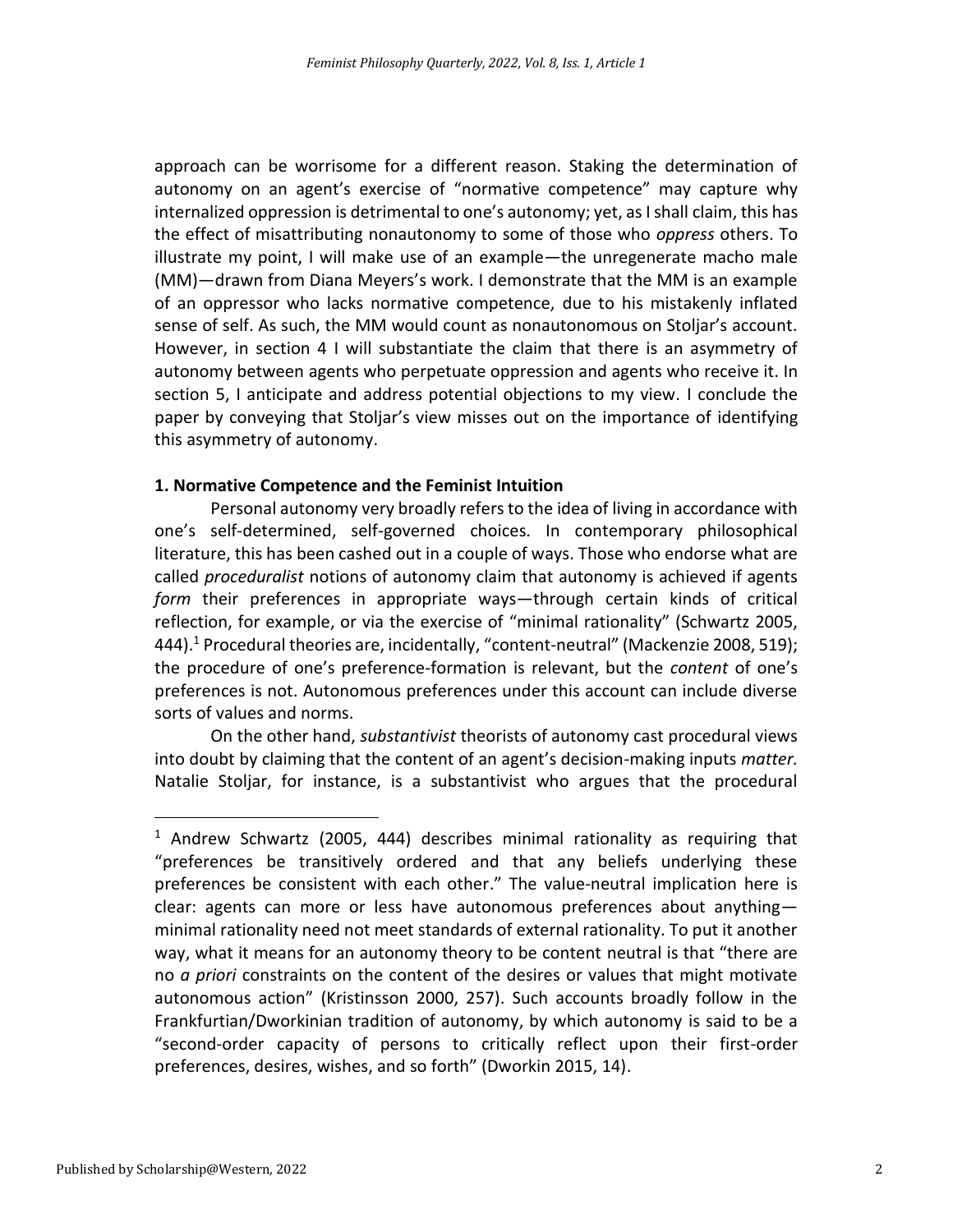approach is in fact undesirable from a feminist perspective. Her objection is that it is unable to capture what she calls the "feminist intuition," which is the idea that "preferences influenced by oppressive norms of femininity cannot be autonomous" (Stoljar 2000, 94). I am overall sympathetic to this view that a theory of autonomy requires greater analysis of the social circumstances and contexts against which decision-making is carried out, *besides* simply the agent's motivational structures. Because what the agent determines for themselves is negotiated within a social context, it is imperative that we be attentive to the kinds of social conditions laid out within them which may have both enabling and disabling effects on individual agency. I have some reservations, however, about Natalie Stoljar's rendition of substantive autonomy, which I will elaborate on throughout this paper.

 To flesh out the idea that preferences influenced by false and oppressive norms cannot be autonomous, Stoljar considers a study of contraceptive risk-takers (CRs) detailed in Kristin Luker's book, *Taking Chances*. The task of Luker's study was to find out why women who have free access to different methods of contraception end up having unwanted pregnancies and getting elective abortions thereafter. The women in the study did not become pregnant due to ignorance, lack of skills, or access to contraception (Stoljar 2000, 95). Luker's aim was to anticipate and challenge the claim that these women are irrational subjects. According to Luker, these women behaved rationally, having bargained with themselves over the costs and benefits of contraceptive use and ultimately deciding to take the risk.

 Some of the norms cited from interviews with Luker's subjects included the following: it is inappropriate for women to have active sex lives, it is unseemly for women to plan for and initiate sex, it is wrong to engage in premarital sex, pregnancy and childbearing promote one's worthiness as a woman, it is normal for women to bargain for their marriage by proving their fertility to their partners or their partners' families, and women are worthwhile marriage partners only if they are capable of childbearing (Stoljar 2000, 99). Although Luker's vindication of her subjects takes place within the context of rational choice theory, Stoljar takes the example to correspond to discussion about personal autonomy. Stoljar's claim is that Luker's subjects do in fact trigger the feminist intuition because they are motivated by "oppressive and misguided norms that are internalized as a result of feminine socialization" (97). To put it another way, these norms appear to have "criticizable contents," which include norms of religion, femininity, and sexuality oppressive to women (100).

 Stoljar's perspective is that there is something about the internalization of these sorts of norms that is detrimental to agents' autonomy. Yet it seems Luker's subjects would pass the various tests for procedural autonomy, including *counterfactual conditions*, *internal coherence*, *endorsement*, *self-knowledge*, and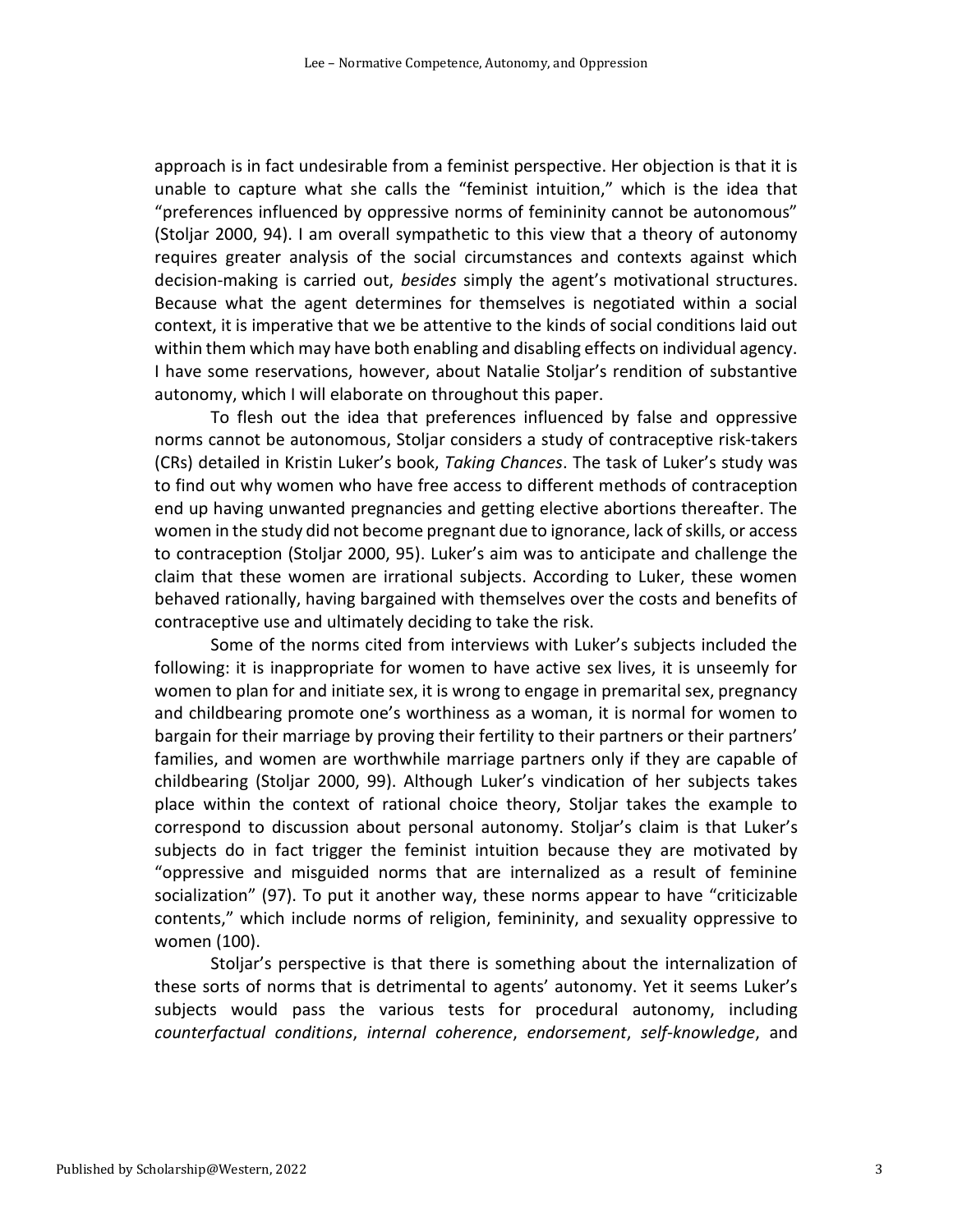*inhibiting factors*.<sup>2</sup> As a result, Luker's subjects cannot be ruled as nonautonomous on a purely procedural basis. The dilemma here is that even if Luker's CRs are *procedurally* autonomous, it does little to assuage our concern that decision-making that has a basis in oppressive norms is at the very least problematic, if not nonautonomous.

Stoljar claims, instead, that a strongly substantive theory of autonomy<sup>3</sup> will help explain this feminist intuition. She observes, "Women who accept the norm that pregnancy and motherhood increase their worthiness accept something *false.* And because of the internalization of the norm, they do not have the capacity to perceive it as false" (Stoljar 2000, 108). We can account for this problem, says Stoljar, with the idea that "normative competence" denotes autonomy. Normative competence is a skill that requires true beliefs and the ability to reflect critically on one's decisions. If *this* is the basis of autonomy, it is clear why Luker's CRs' choices evoke the feminist intuition: the subjects lack normative competence and are thereby nonautonomous.

#### **2. Sperry's Critique: A Misattribution of Nonautonomy**

 Even if we take for granted that the feminist intuition is legitimate, we might question whether Stoljar's test case here actually raises the feminist intuition. Elizabeth Sperry, for instance, has said that strongly substantive autonomy—of which Stoljar's view is a type—"tends to attribute heteronomy to the oppressed without sufficient investigation" (Sperry 2013, 888). Sperry believes Stoljar uses language that "social expectations the agent cannot change" (896). In the example of Luker's CRs, Sperry says we have two interpretations open to us: on one interpretation, the CRs took the contraceptive risk because they were motivated by norms of fertility aimed at promoting their worthiness as "real women." But on a different interpretation, we might say, "Luker's interviewees knew their potential mates would consider them 'real women' only if they proved their fertility. A marriage-seeking woman—and in the 1960s women had powerful economic and social reasons to seek marriage—had to contend with men's values" (896). The point here is that it is possible for women to make these difficult choices without necessarily having internalized their own oppression, contrary to Stoljar's picture. Furthermore, Sperry mentions that some of Luker's women "describe themselves in terms that reveal only the functioning of riskconflates internal bargaining with "deformed" desires, and external bargaining with

 $2$  I do not go into detail about all these possible procedural conditions. What Stoljar argues in her work is that for each one of these conditions, Luker's subjects *would*  satisfy them. I assume this is true.

 $3$  Proponents of strongly substantive autonomy, as explained by Sonya Charles (2010, requirement of specific "nonsubjective or 'external' criteria." 411), are distinguished from content-neutral theories of autonomy by the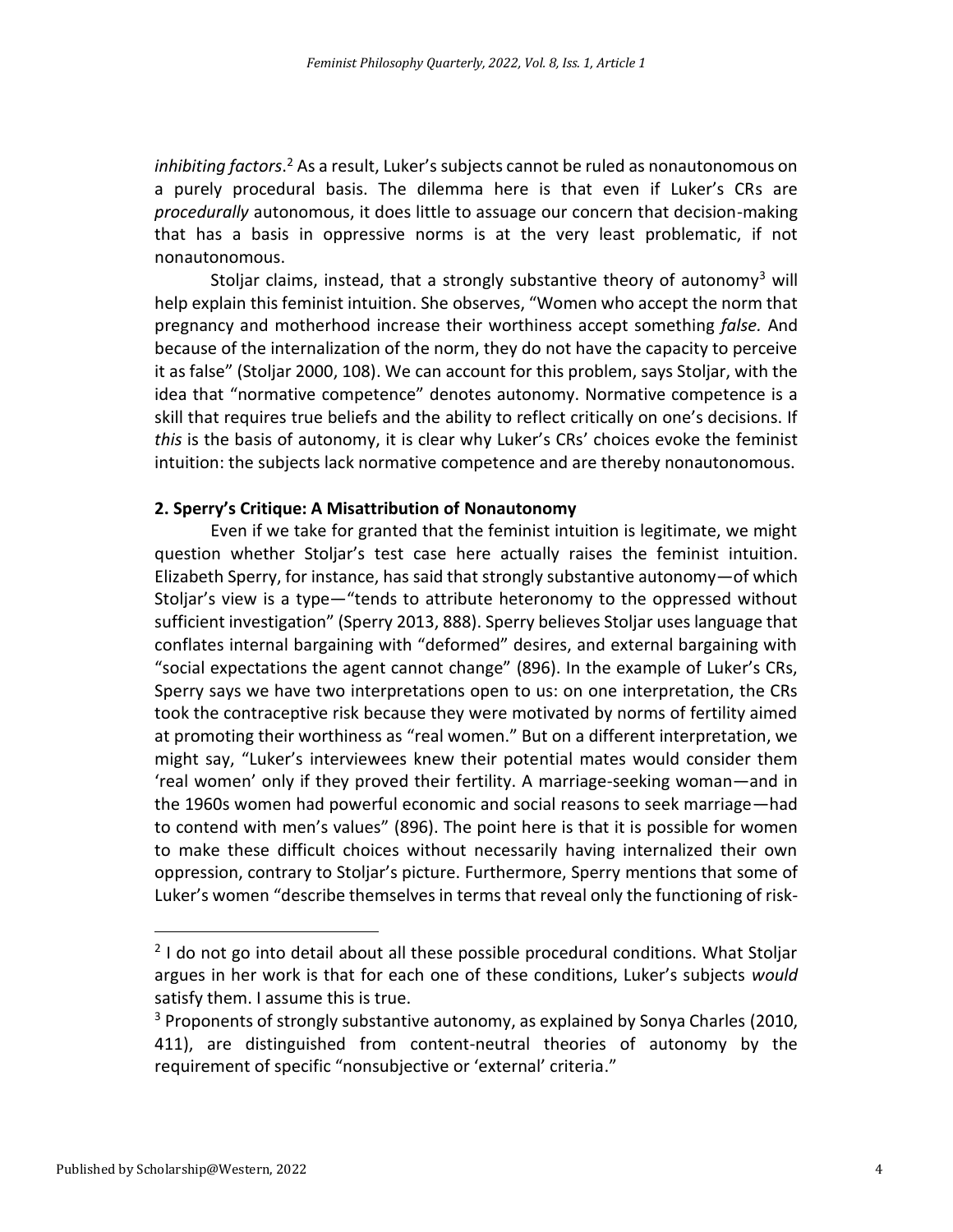oriented personalities" (892). For example, one of the interviewees talked about how she stopped using contraception because the burden of responsibility kept her from enjoying sex. Sperry characterizes this as "a protest against, rather than a capitulation to, deformed desires" (892). So while *some* of Luker's CRs may be acting on internalized oppression as per Stoljar's analysis, it is certainly plausible that not all of them fit this mould.

 Sperry touches on an important point here. Stoljar's account appears uniformly restrictive about the autonomy of agents under oppression, since it fails to seriously consider the possibility that agents can be within oppressive structures *without* having internalized oppressive norms. As such, it may well be that Stoljar unfairly casts the CRs as lacking in normative competence by positing that their decision-making *necessarily* assimilates oppressive inputs. Be that as it may, Sperry clearly accepts that a modest number of Luker's CRs may indeed be lacking in to classify agents as nonautonomous without sufficient investigation, there is no reason Stoljar's view should not be useful for problematizing those cases of agents who have "really" internalized their own oppression. Still, recent feminist literature on autonomy remains critical of such accounts, on the basis that they "import judgments about the value or truth of specific preferences" (Wenner 2020, 32) or because categorizing agents as nonautonomous might leave agents open to having their wills overridden, which might "[exacerbate] the effects of oppression on individuals" (Khader 2020, 503). These are valid worries, and I will anticipate and address them in my own discussion throughout this paper. For the next section, however, I will focus on a different critique of Stoljar's normative competence framework, based on its difficulties making agentic distinctions between those who autonomy by lacking normative competence. So while Stoljar's analysis may be prone are oppressors and those who are oppressed.

#### **3. Another Misattribution of Nonautonomy**

 In my view, the normative competence account is prone not only to who *perpetrate* the oppression. That is, the normative competence view fails to account for the asymmetry of autonomy between those who oppress and those under misattribute nonautonomy to some agents under oppression but also to some agents oppression. In this section, I will use Diana Meyer's profile of the unregenerate macho male (MM) as a counterexample to Stoljar's theory.

 I now provide a brief overview of the context in which Diana Meyers discusses the macho male, and show how the example maps onto my own discussion about normative competence. Meyers helpfully distinguishes between two competing conceptions of self-respect. On one view—the *moral* view—self-respect is a kind of moral duty one has to oneself to maintain one's own dignity. This would require one to resist attacks on one's rights and to take it upon oneself to uphold standards of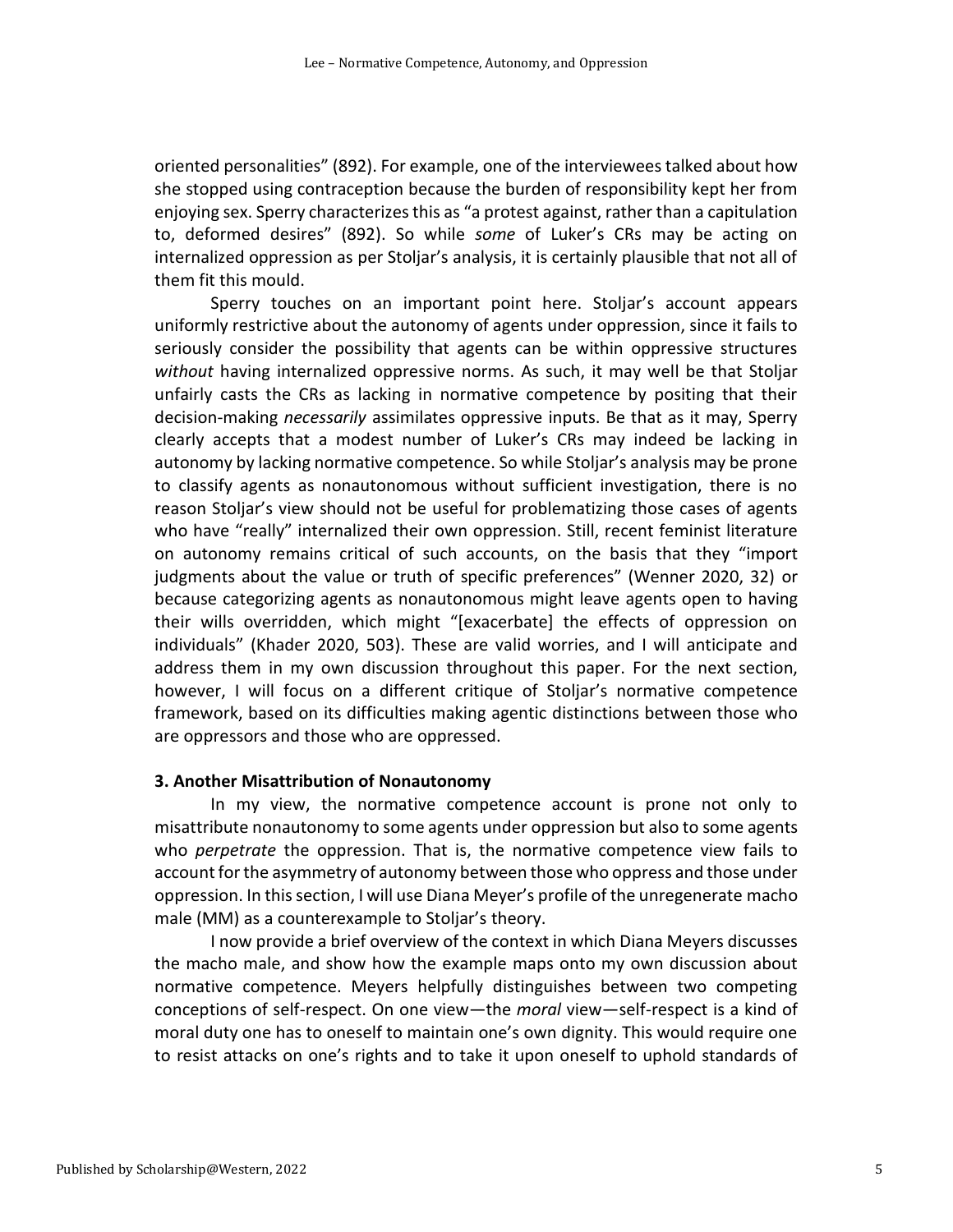moral conduct in one's behaviour. The moral view denies that self-respect can be excessive, unjustified, or undesirable. On the other view—*psychological* self- respect—self-respect is a matter of whether one does what one deems worthy of oneself. This view has "no special moral import" and is thereby compatible with immoral conduct (Meyers 1995, 218). On the psychological view, then, it *is* possible to inflate one's self-regard, *contra* the moral view. The difference between these two accounts is that the moral view would only count as respectable the "morally autonomous" self, whereas the psychological view would count *any* self as respect-worthy so long as that self meets one's *own* standard of respect-worthiness.

 According to Meyers, the MM embodies an example of a merely *psychological*  self-respect. The MM is expected to overpower his wife, in some cases beat her to remind her of her place, while being able to respect himself for this immoral conduct. On the moral view of self-respect, this type of self would be viewed as morally wanting, since it would deny that the proper object of self-respect is a "socially condoned self" (Meyers 1995, 230). Meyers's own view is that the macho male's failure to be self-respecting stems from the way he premises his self-respect on a "non-autonomously adopted and immoral role" (Meyers 1995, 230). She says this failure is marked by his blindness to the cruelty of his conduct, which is a result of acceptance of sexist social convention, and the fact that he aims his respect at this social convention rather than a "self-governing agent" (230).

 Natalie Stoljar's account would provide us with a neat explanation here as to how the macho male's socialization atrophies his normative competence. The MM's blind adherence to social convention is the equivalent of having adopted a false norm and lacking the true beliefs required for normative competence. Moreover, by barring himself from recognizing the error of his ways, he foregoes the possibility of separating his "true self" from the socially condoned self that is violent to women through critical reflection. Thus, he lacks normative competence.

 Yet to admit that he lacks normative competence—as per Stoljar's view— would be to admit that he is nonautonomous. I would argue that *this* step is the counterintuitive aspect of Stoljar's view. Those who do not see the equivalent nonautonomy of the oppressor and the oppressed as an issue for Stoljar's view might push back by denying that it is a problem that the MM also counts as nonautonomous. If the MM's socialization is such that he is blind to his social norms-governed conduct, why insist that he is different to someone like the contraceptive risk-taker, who is similarly socialized by gendered standards? In my view, we can insist on an asymmetry of autonomy by considering the extent of substantive and nontrivial differences between agents generated by social factors that intervene on what they are able to do. This implies, minimally, that internal capabilities such as normative competence are not the *only* relevant factors for determining an agent's autonomy, but that one's autonomy can *further* be impacted and shaped by one's social circumstances. As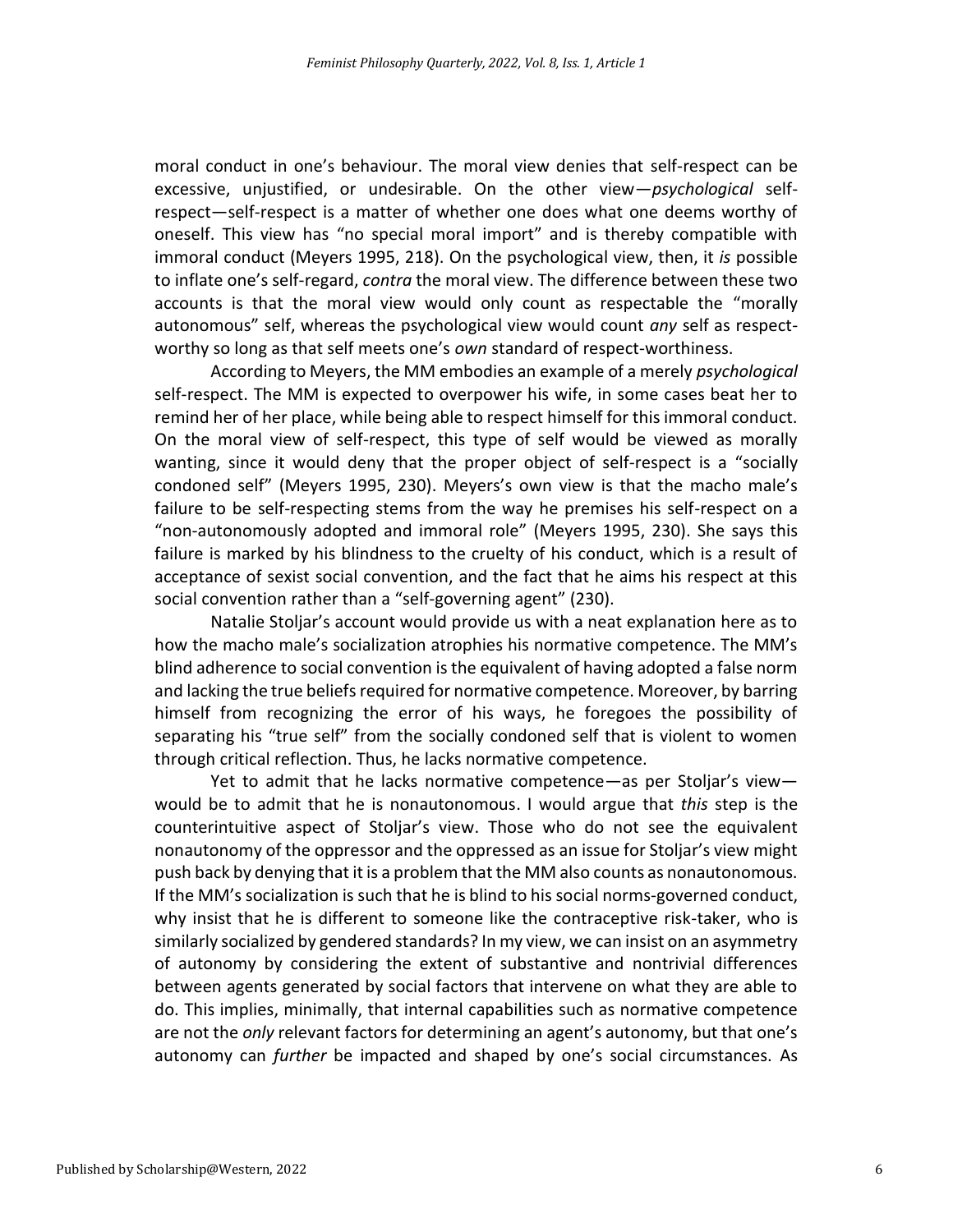Jason Chen observes, there are many wrongs and harms that might be pointed out as the negative effects of oppression, like social and political deprivation, and these are wrongs that unjustly affect the groups attributed to the "lower tier" in a hierarchical society (Chen 2017, 421). These unjust outcomes for the oppressed affect them in ways that would not affect those who are not in the "lower tier" of society. This appears to map on to the case of the MM and the CR, as being on the perpetuating or receiving end of oppression will place one in differentiated social standing. This is relevant for autonomy because, as I will explain in greater detail in section 4, such differences can radically shape and change an agent'srelative life prospects, what the agent is able to do or not do, what obligations the agent is expected to fulfil, and how the agent's decisions are perceived by others. What makes somebody an autonomous *person* overall, rather than simply capable of having autonomous desires, involves how one is socially situated and enabled by and within one's environment. *This* is why we should pay attention to social circumstances as the sites where one's autonomy is negotiated.

 variability of social standing between the MM and CR. The MM possesses certain advantages conferred via his social standing, and the CR possesses certain MM as comparatively more *liable* than the CR, on account of the fact that he is comparatively less nonautonomous. These are the differences worth highlighting that the normative competence model would be hard pressed to describe. Additionally, I believe my analysis would be able to circumvent some of the feminist concerns mentioned in section 2, regarding the risk of erasure or undue judgment of those greater detail the reasons that make conceptualizing an asymmetry of autonomy What the normative competence paradigm misses out on, then, is the disadvantages. Further, this variability of social standing gives us reason to treat the under oppression. My next section, then, will be an endeavour to demonstrate in entirely appropriate between the two cases.

#### **4. An Asymmetry of Autonomy**

 In the previous section, I claimed that Stoljar's normative competence view would misattribute nonautonomy to figures like the unregenerate macho male. I identified this issue as a serious worry for Stoljar's view, since such a result precludes the possibility to meaningfully distinguish differences relevant to the autonomy of the contraceptive risk-taker and the macho male. In this section, I explain that the the fact that the CR and MM respectively occupy differential social standing. By social standing, I mean that agents are attributed a certain social status accompanied by certain behavioural constraints or enablements (Ásta 2019) in association with that status. That is, who one is taken to be socially plays a major role in what one is permitted or not permitted to do; it can be more costly or less costly for some agents overarching difference of autonomous standing between the two cases issues from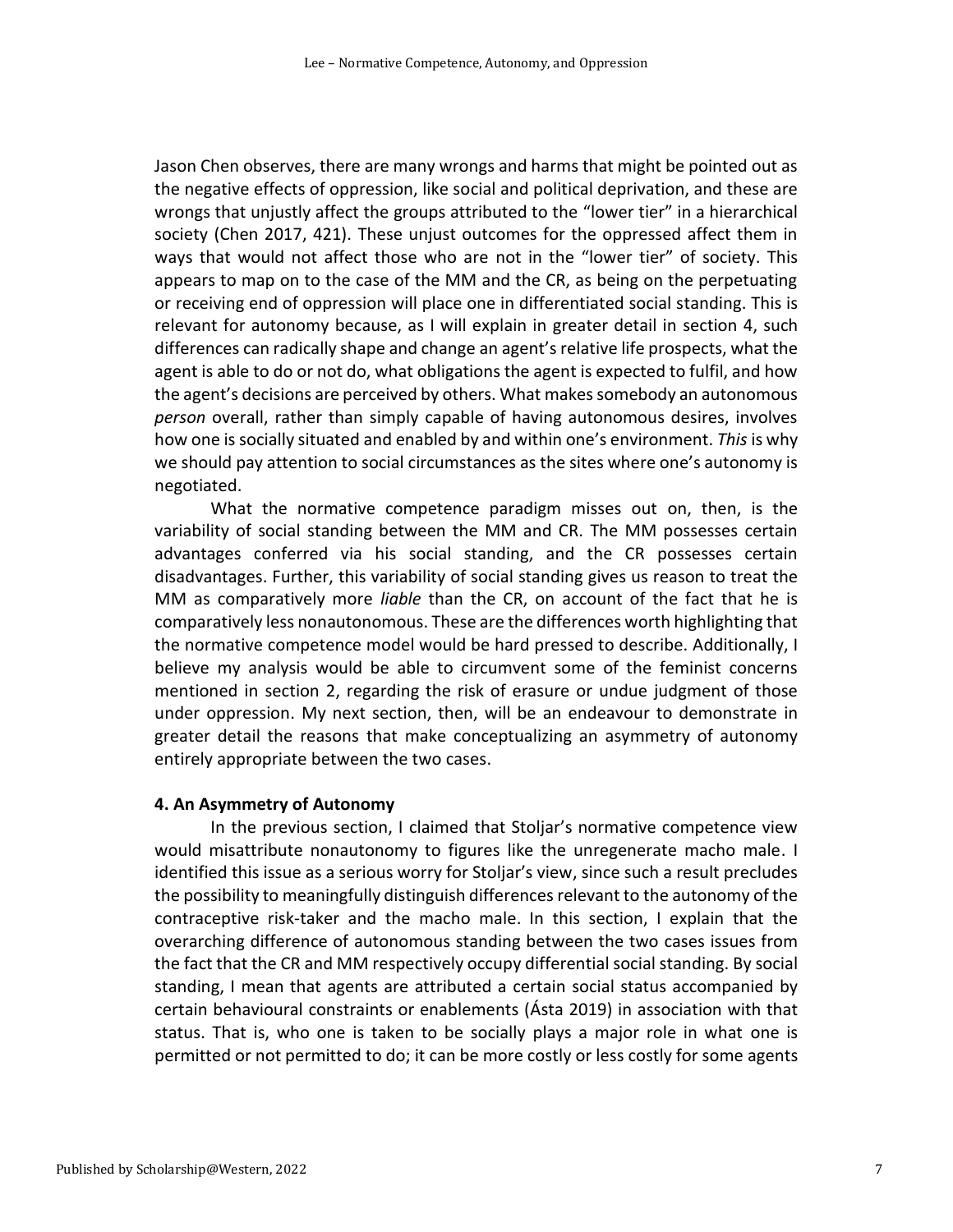to make certain kinds of decisions relative to others. To show why this social differentiation is a plausible candidate for the asymmetry, I will overview different ways that we might link agents' social standing with their *autonomous* standing, relating the discussion throughout to the cases mentioned in the paper. My overview will primarily draw on several examples of critical feminist work, including Katharine Jenkins's theory of ontic injustice, Rebekah Johnston's externalist model of autonomy, and Serene Khader's insights on adaptive preferences. Taken together, these considerations should make a solid case for why we ought to treat the CR and MM as being asymmetrical in their autonomy, *contra* Stoljar's view.

 Let us start out by considering Katharine Jenkins's idea of ontic injustice. Jenkins (2020, 188) claims that an agent can be wronged by their "being socially constructed as a member of a certain social kind"—this might include kinds such as "wife" or "black person." Being a certain social kind may involve subjection to certain social constraints and enablements (Jenkins 2020, 189) that involve certain social conferrals of status, or legally instituted permissions that play out within "[configurations] of power" (Hierro and Marquez 1994, 175). What Jenkins calls ontic injustice refers to the constraints and enablements that are constitutive of social kind constraints and enablements the agent is subjected to must be *wrongful* for them to suffer ontic injustice. She says that being subject to a "morally inappropriate" set of constraints and enablements in such a way that other agents might be *licensed* to treat one wrongfully will generate the risk that wrongful treatment will take place, alongside the attendant material and psychological harms (193). For example, marital rape exemption might plausibly put wives at risk both of being raped by their husbands or of suffering psychologically from the fears and anxieties attached to this. takes place consists in the mere fact that one *is* a wife, where this consists of "being someone who is not entitled to control fully sexual access to one's body" (191). The terms of their membership as a certain social kind—matters much for the kinds of things one is able to *do* in the world, independently of one's luck or individual abilities membership—where sometimes these constraints and enablements might "[contravene] . . . the individual's moral entitlements" (Jenkins 2020, 190). The social But whatever the actual outcome or consequence of this possibility, the wrong that aspect to take away here is the possibility that *who* one is—at least, who one is in like normative competence.

 While Jenkins's discussion of ontic injustice does not directly reference autonomy, it is clear that it implicates individual agency, given the connection between being a member of a certain social kind and the attendant constraints and enablements that attach to certain social kinds. The reason why the MM and CR might be asymmetrical with respect to their autonomy may lie with the fact that—personal capacities to discern one's own socialization notwithstanding—the kinds of things they are expected to do and *can* do imply different outcomes. The different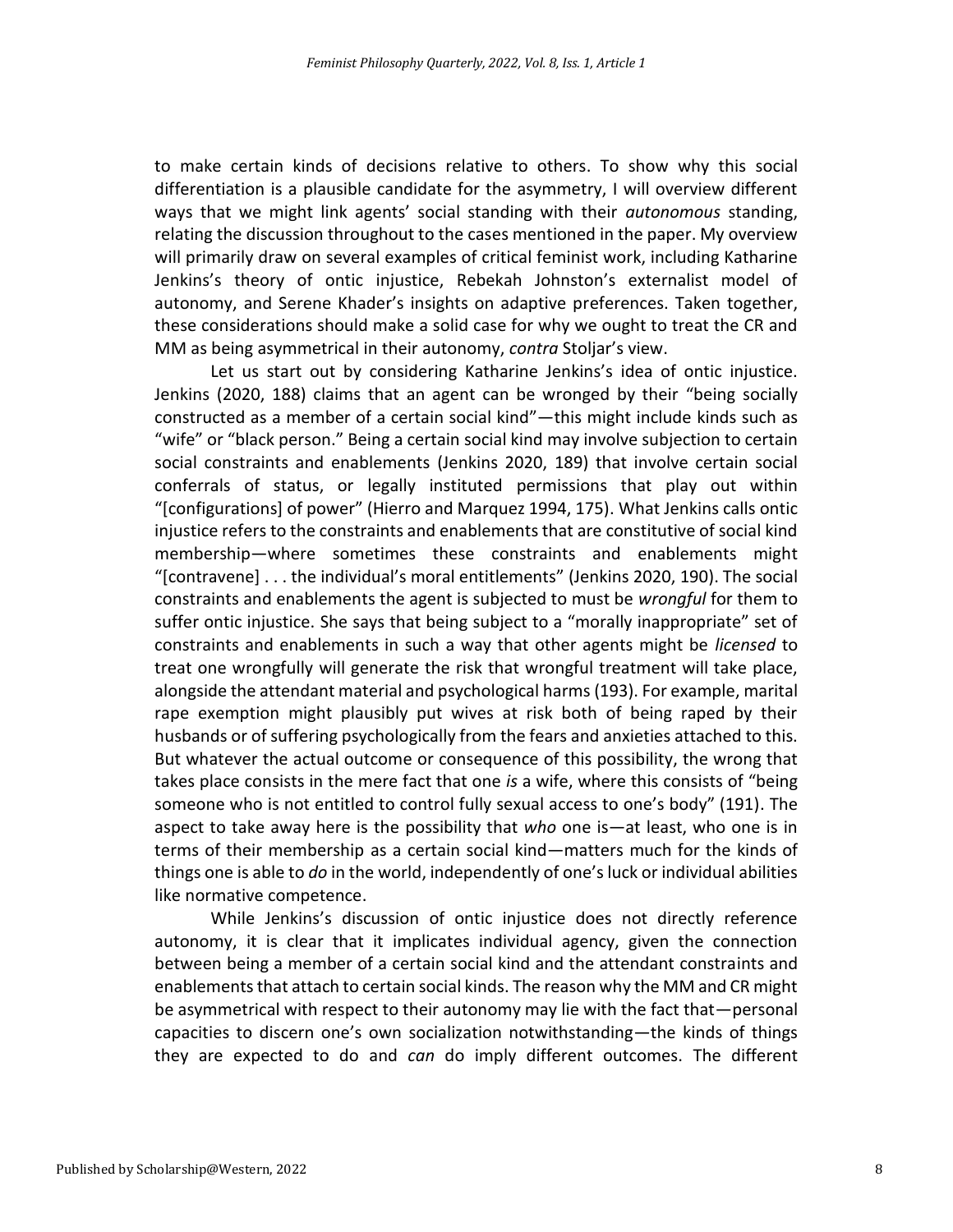constraints and enablements they have, which are in large part socially sanctioned and related to the social kind groups of which they are members, dictate that the MM and CR will have vastly different kinds of social experiences and life prospects. We might point towards the MM's ability to exercise a kind of power that consists in his ability to "constrain the choices available to another actor or set of actors in a nontrivial way" (Allen 1998, 33). If the kinds of permissions that the MM has consists in his having the power to overpower his wife without significant fear of social reprisal, whereas the CR experiences pressures to defer to her husband on matters to do with contraceptive control, we can plausibly mark out the CR's obviously *wrongful*  subjection to oppressive contraceptive constraints and enablements in a way that does not apply in the case of the MM. The problem, then, is not simply that agents are blind or impervious to the objectionable qualities of oppressive gendered norms (an issue on which both the CR and MM are indeed at risk). Rather, it ought to worry us that *how* such gendered socialization manifests or takes effect depends on one's social position, and that it is more the latter that makes a difference for the agent's prospects.

 Perhaps Rebekah Johnston's critique of damage model views of autonomy can bolster my suggestion herein. According to Johnston, the damage model of autonomy—which focuses on *internal* damage to autonomy (such as damage to an individual's normative competence, in Stoljar's case)—fails to consider constraints to autonomy that are the result of the fact that *others* are permitted to embody traits that *subjugate* people. She claims that the "implicit social permissibility" that allows for members of subordinated identities to be positioned as "harassable, expendable, and criminal" (Johnston 2017, 320) constitutes a threat to autonomy, because these members are ascribed a status "of being appropriately subjected to violent or violating interference" (323). This would be inconsistent with, for instance, Marina Oshana's (1998, 94) view that to enjoy being an autonomous person, it is necessary for one to be embedded in relations with others that allow one to pursue their goals important to analyse, then, is not the oppressed agent but the oppressive traits and qualities that "members of superordinate identities" are permitted to exhibit against certain target groups (Johnston 2017, 320). Though I would not, unlike Johnston, completely rule out the relevance of the internalized effects on oppressed persons' experiences, what I take away from this discussion is that *too much* focus on internal capacities can obscure the extent to which *other* people's wills—like oppressors whose wills are socially condoned in a society—can impact the quality and scope of and objectives in a socially and psychologically secure environment. What is life that the target agents lead.

 This insight further draws out why it is plausible to view it as inappropriate to treat the CR and MM as symmetrically nonautonomous. Johnston shows that there *is*  a distinction between the oppressor and the oppressed. The mechanism of damage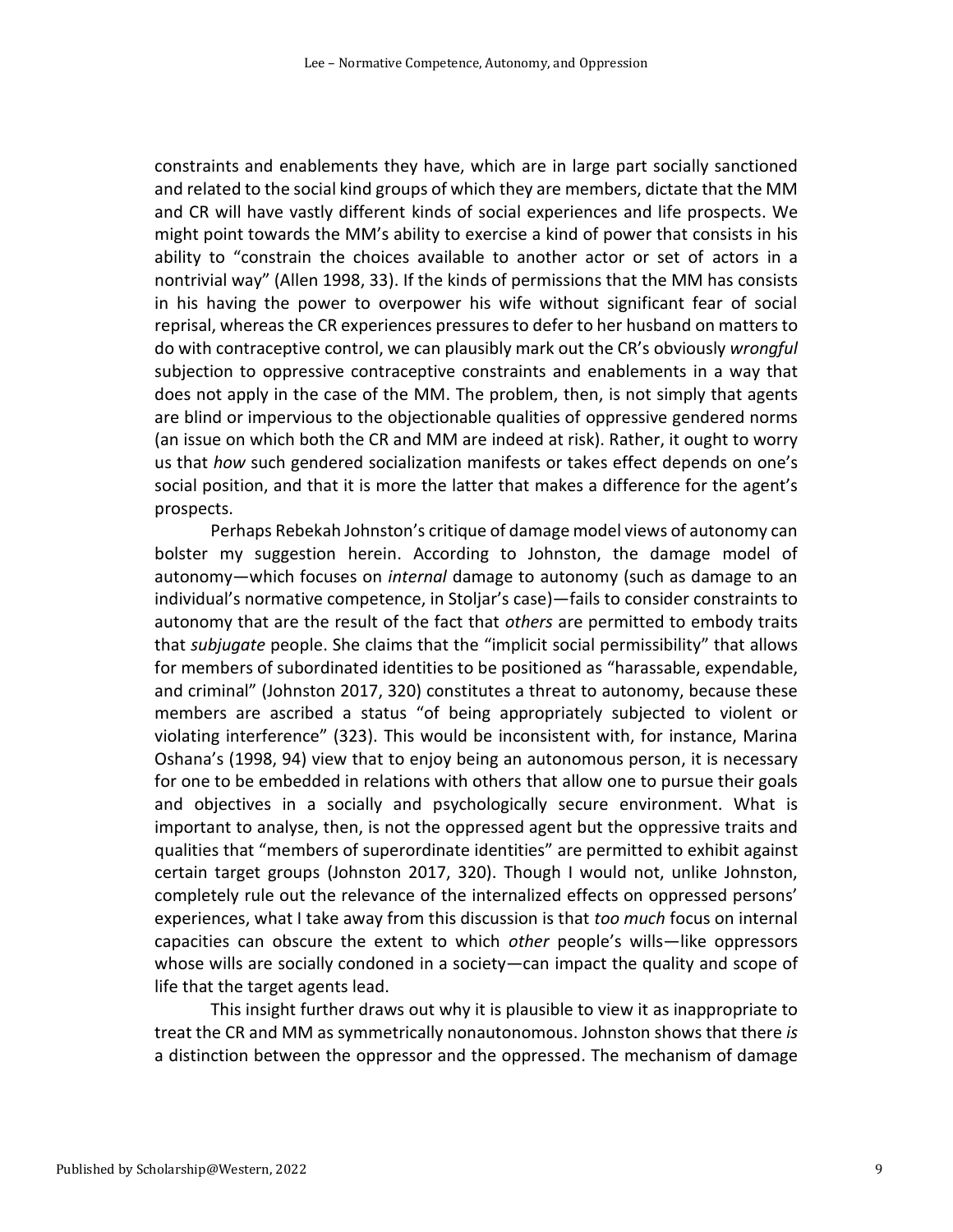of the "internal" damage (although, as I've tried to point out, we need not rule *out*  such mechanisms as engendering additional psychological hindrances like fear) as it is a problem generated by the fact that people are *permitted to* assume social identities that enforce the denigrating and demeaning treatment of others. We see here, then, that the sort of constraints and enablements people have in the social world can be relevantly marked out by whether one is on the receiving end of oppression or on the side of perpetuating oppression. As it so happens, the MM embodies the kind of "superordinate" identity Johnston has in mind, whereas the CR seems to occupy exactly the kind of position that make them prone to be made the objectionable in his actions, and while his being inculcated into a macho culture may not have been particularly good or helpful to him, Johnston's focus on the skewed dynamics of power between the oppressor and the oppressed show us why it is really the one made the *target* of the oppression who is at greater risk. As Michelle Ciurria says, it is challenging to properly hold liable those wrongdoers who "contribute to and benefit from hierarchies of power" (Ciurria 2020, 1) when their wrongdoings are implicitly permitted in this sense and "exonerated by patriarchal scripts" (6). It is no doubt a moral problem that the MM is permitted to embody the macho role, but the fact that he has this *type* of power signals that society, unfortunately, protects and vindicates his social identity in ways unavailable to the CR, who is made *sub*ordinate less nonautonomous than the CR. to autonomy, which is borne by those who are oppressed, does not primarily consist target of bodily control or usurpation. While the MM is obviously *morally*  to such power. This is another plausible social difference that ties into why the MM is

 Finally, we might compare the contents of the sorts of norms that the CR and MM have respectively adopted, and consider whether the differences might not also be related to the social positions in which they find themselves. For example, according to Serene Khader (2012, 303), adaptive preferences are "preferences formed in response to unjust social arrangements that are incompatible with a person's basic wellbeing." She says that the kinds of preferences one is most likely to find as candidates for adaptive preferences are those that "seem complicit in perpetuating people's oppression and deprivation that are held by oppressed and deprived people and were formed under conditions unconducive to their flourishing" This would also explain, in part, why the view that there is an asymmetry between the CR and MM is plausible. The kinds of preferences they have each adopted exhibit different qualities, providing us with a snapshot of the social standing they have in the world in which these preferences were formed. Khader herself is cautious not to identify adaptive preferences with procedural autonomy deficits, however, given that this may, for example, "[justify] inappropriate attitudes toward persons with (Khader 2011, 46). It may be, then, that the *kinds* or *types* of norms people adopt in their decision-making correspond to, or reveal something about, one's social position.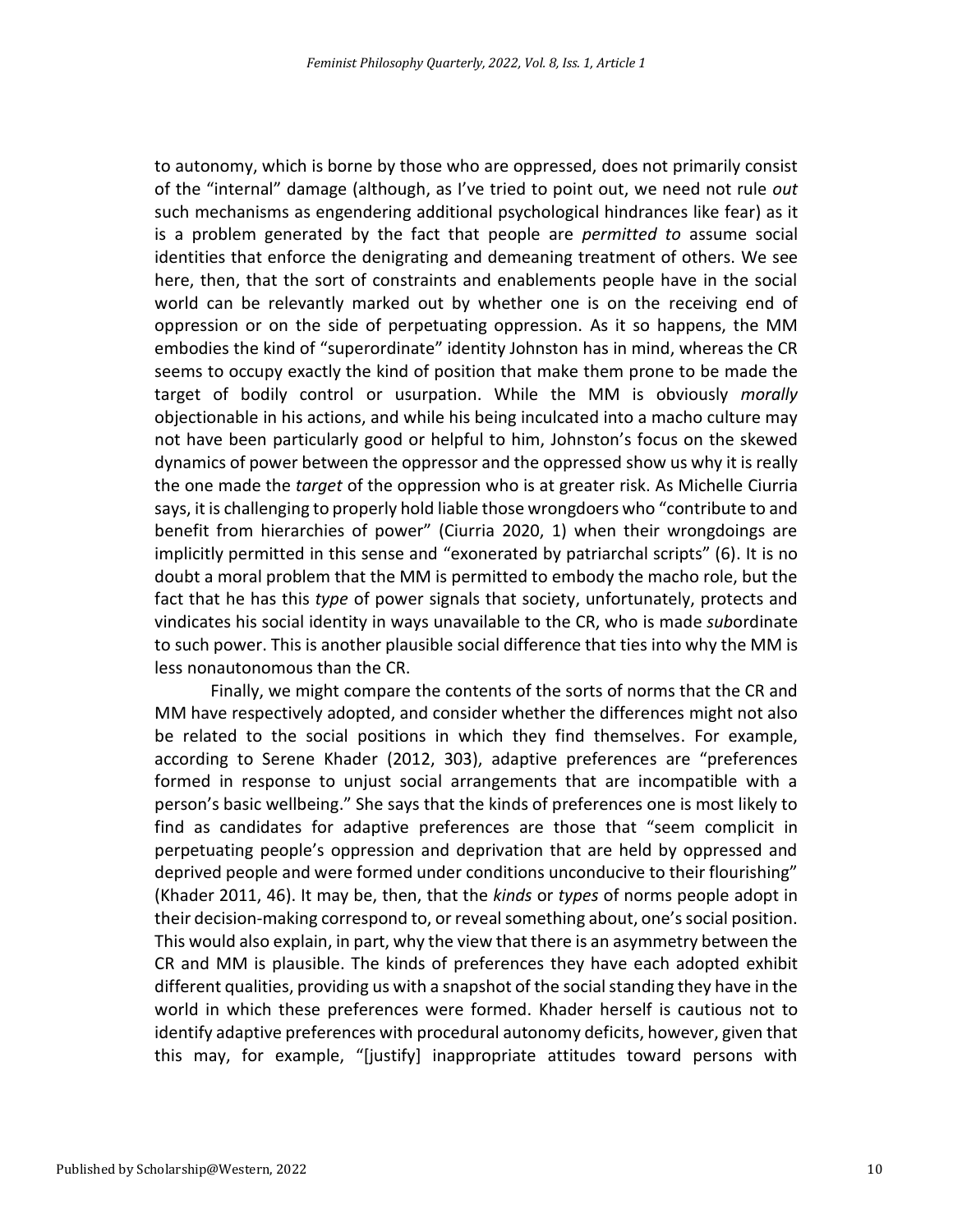[adaptive preferences]" (Khader 2009, 185). As I mentioned in section 2, a critique of substantive views like Stoljar's is that attributing nonautonomy to those whose preferences are shaped and negotiated within structures of oppression may in itself placement of different groups of agents, in different roles and positions, that make further entrench oppression. On my view, however, it is primarily the social *comparative* analyses of autonomous standing plausible.

 My mention of adaptive preferences, then, is not intended to suggest that they automatically make agents nonautonomous, nor that they necessarily display distorted desires that are the result of internalized oppression. Rather, I only wish to highlight the phenomenon of preference-formation as a natural *response to* injustice, well-being. It seems that the CR is a more likely candidate for this phenomenon, given that the content of her preferences responds to, perhaps, some unjust demand that women defer their sexual or contraceptive decision-making. If preferences are at all connected to outside oppression in this way, then the actual *content* of the adopted norms—rather than only the agent's abilities to discern them as false—is worth paying attention to, since their content can reveal the different consequences agents face on account of their being (or not being) in a certain social position. So, *whatever*  the CR's choices indicate about their psychological state, the fact that they are placed in a position whereby they need to engage these difficult decision-making paradigms in the first place (i.e., to regard whether they should or should not defer contraceptive decision-making to their husbands) suggests to us that the social structures in place *enable* this sort of subjection. This makes the CR relatively less autonomous. and the shaping of preferences in accordance with social conditions contrary to basic

 The kinds of things the MM abides by and seems to have internalized, on the other hand, are not "deprivation-perpetuating" (Khader 2011, 47) preferences in the relevant sense, because he is not the agent who is made the target of injustice or oppression: the contents of *his* internalization show us that he is in fact (advertently one's wife or to not beat one's wife) does not involve subjecting *himself* to dilemmas involving deferent or subservient roles. He is certainly wrong to act on such injustice- perpetuating socialization, of course, but given the socially condoned license he has or inadvertently) on the perpetuating rather than receiving side of gendered oppression. Again, irrespective of the psychological states he holds in making these choices, it is telling that the *content* of the decisions he grapples with (i.e., to beat to do what he will to his wife, he appears comparatively less nonautonomous than one who abides by disempowering gendered norms that are comparatively more harmful or damaging to oneself.

 Thus, although the CR and the MM both exhibit failings to do with *discerning*  demonstrated that specificities of one's social standing generate significant rifts the falsity of oppressive decision-making inputs, hopefully this overview has between agents who occupy *different* social positions. Such differences are plausibly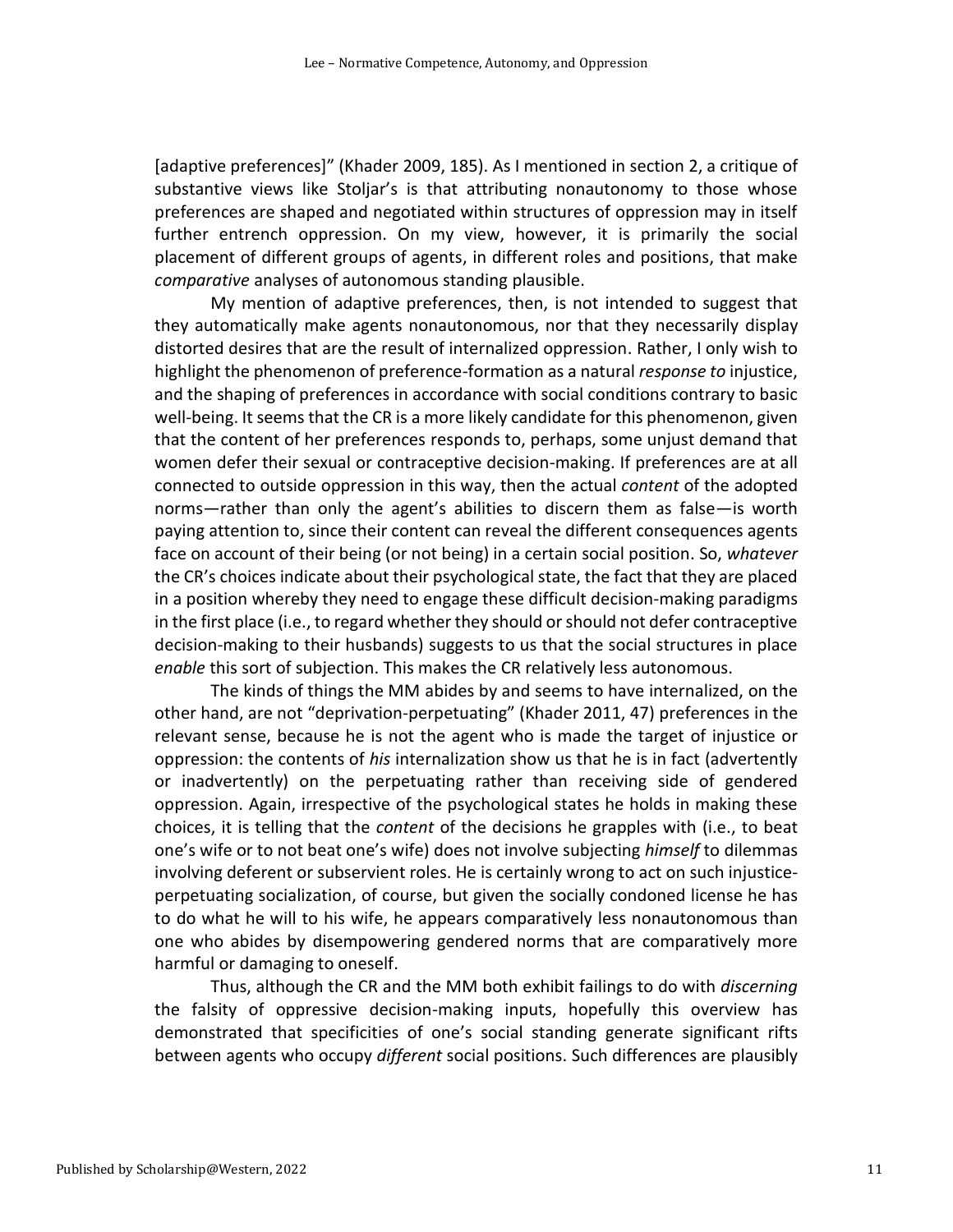prospects, what the agent is able to do, what obligations the agent is expected to fulfil, and how the agent's decisions are perceived by others. I will now explain more precisely how the differentiated social positions of the MM and CR cumulatively can sensitive to autonomy levels, given that we've observed they impact the agent's life generate a nontrivial asymmetry of autonomy despite the commonality between them, like the lack of normative competence.

 The overarching nontrivial, nonarbitrary distinction between the CR and MM is that the MM appears to be comparatively advantaged socially—or at least less disadvantaged—than the CR. One way to flesh this out might be in terms of the *costliness* involved for either party when it comes to conforming to or rejecting gendered social norms, which implicates what the agents are able or unable to do in their lives. As Anca Gheaus (2011, 9) pointed out, the issue with a majority of gendered norms is that "they make it more costly for women than for men to obtain certain valuable things . . . and the social recognition that comes with them." The CR her contraceptive use may be treated as evidence that she is sleeping around, for example, which would negatively affect her marriage prospects. As such, her pursuit of a life wherein she has greater reproductive control over her body—which seems obviously imperative for a good life—is extremely costly, given the social beat his wife, he may face social disapproval or be seen as "too soft," but course, there may be exceptions to these cases; but for our purposes it seems sufficient to establish that *on average*, we can expect the CR to face more agency- restricting sanctions as a result of her gendered social standing, whereas with the MM, we can expect less. may face significant social repercussions for deviating from contraceptive deference: consequences of opting out of these norms. By contrast, if the MM decides not to comparatively speaking, he would face fewer costs for rejecting the social norms. Of

 I hope this point at least partially motivates the claim that attributing nonautonomy to the MM in just the same way as is done for the CR would be an error. By focusing primarily on differential external pressures imposed on either party, which generate differentiated costs for conforming to or rejecting gendered social norms, I have shown that it is comparatively more costly for the CR to opt out of of autonomy should involve making perfectionistic value judgments or invoking unacceptably paternalistic assessments of agents' supposed internalized oppression. Instead, we can treat the differentiated, gendered expectations and treatment of agents as leading to greater or lesser costs for certain decision-making routes. This enables us to delineate why agents who are the target of oppression suffer greater certain decisions. This avoids attracting the charge that sketching out an asymmetry autonomy deficits.

 Following this nontrivial and nonarbitrary distinction, I want to point out that the comparative *liability* the MM has for the kinds of norms he abides by further sets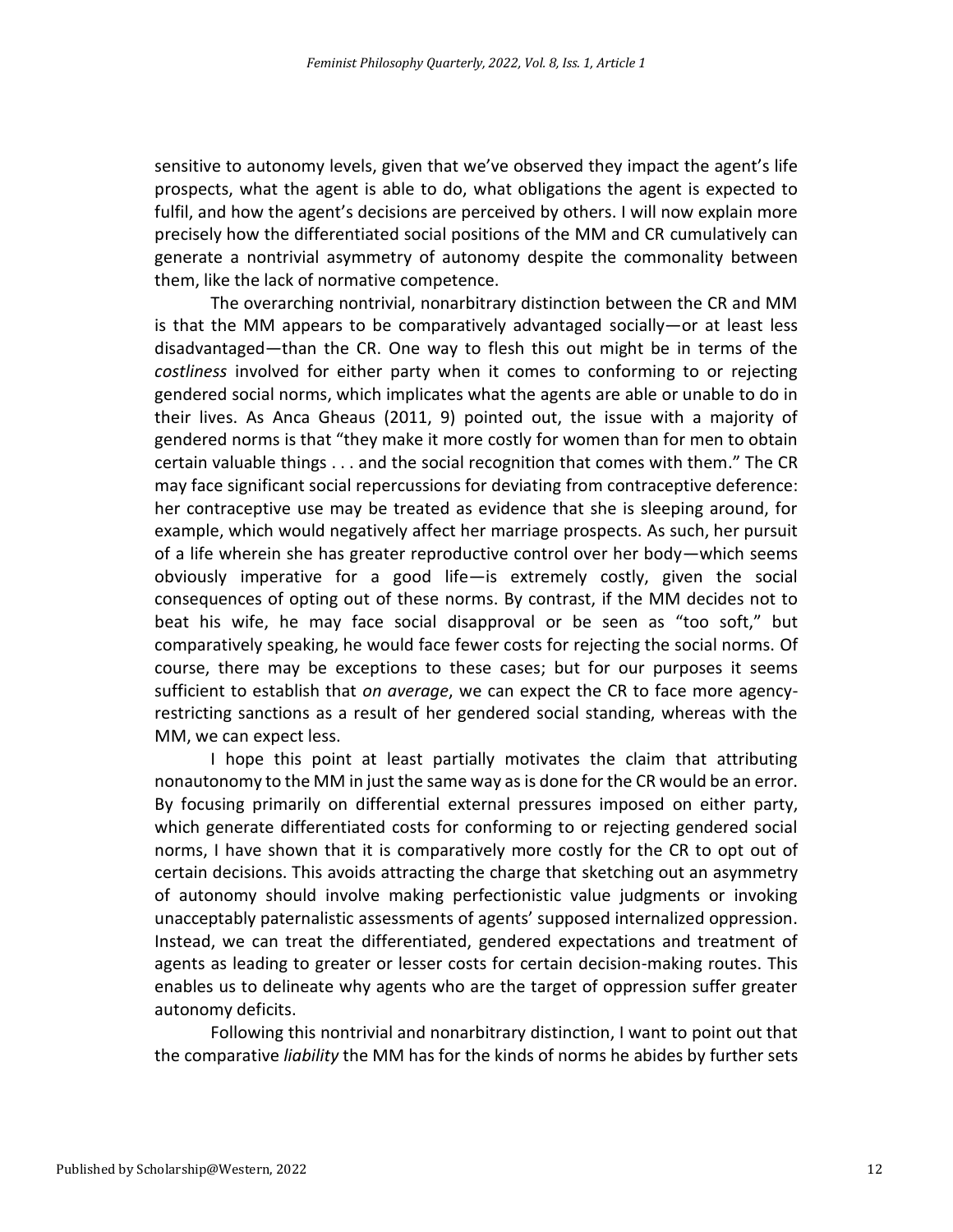him apart from the CR. This is because the content of his norms is not only morally position. The liability of the MM seems to issue from the fact that he has a certain abuses in a manner that is lacking on the CR's reproductive decision-making deferral. As stated in above paragraphs, it would be relatively less costly on average for the MM to opt out of the harmful social norms that dictate that his masculinity ought to be expressed via domestic violence; by failing to do so, he appears more blameworthy undesirable but perpetuates injustice to others from a relatively more autonomous level of power and freedom—on account of his social standing—that he misuses or for his decisions.

 I should note here, however, that some may be tempted to partially exonerate the MM on account of his ignorance. For instance, Susan Wolf (2013, 290) has explained that we might attribute lesser responsibility to agents who act badly but act in ways "strongly encouraged by their societies," like slaveowners, Nazis, male chauvinists. She says that we would not blame agents for the actions that transpire from values that they could not help but mistakenly adopt (290). This line of thought vindicate the CR, on account of the gendered norms that they could not but help be socialized into. But here, I would go beyond questions of the *attributability* of responsibility, and claim rather that the MM is someone we *ought* to hold liable to penalization and reprobation anyway, on account of the comparatively greater autonomy he has by virtue of the greater scope of choices he could have made and the allowances afforded him in his social sphere. appears to vindicate the responsibility of someone like the MM. It would, also,

 Of course, there is the option to just hold the MM liable for his bad actions *independently* of his autonomous status. Yet such a view would be lacking in a richer analysis of the agent's social role and positioning. It appears to me that the asymmetry of autonomy would align with an asymmetry of liability. Even though we might partially exonerate from blame *both* the CRs and MMs on account of their blind spots, it seems that we have political reasons to find the MMs *answerable* for their decision-making errors, based on their social position. It appears appropriate to call (notwithstanding additional structural shifts or collective responsibilities that may be required of society as well). It is unclear, however, how normatively productive it would be to hold the CRs *liable* in the same way—whether or not we find their choices worthy of critique more generally—given that it would be potentially victim-blaming to do so in light of their relatively disadvantaged social positioning. on them to rectify their wrongs and to compensate for the harms incurred

#### **5. Normative Competence, Autonomy, and Oppression**

 Natalie Stoljar's account appeared to offer us a way to problematize the force of oppression as a legitimate input of someone's autonomy. I have argued, however, that her feminist-minded account of normative competence did not adequately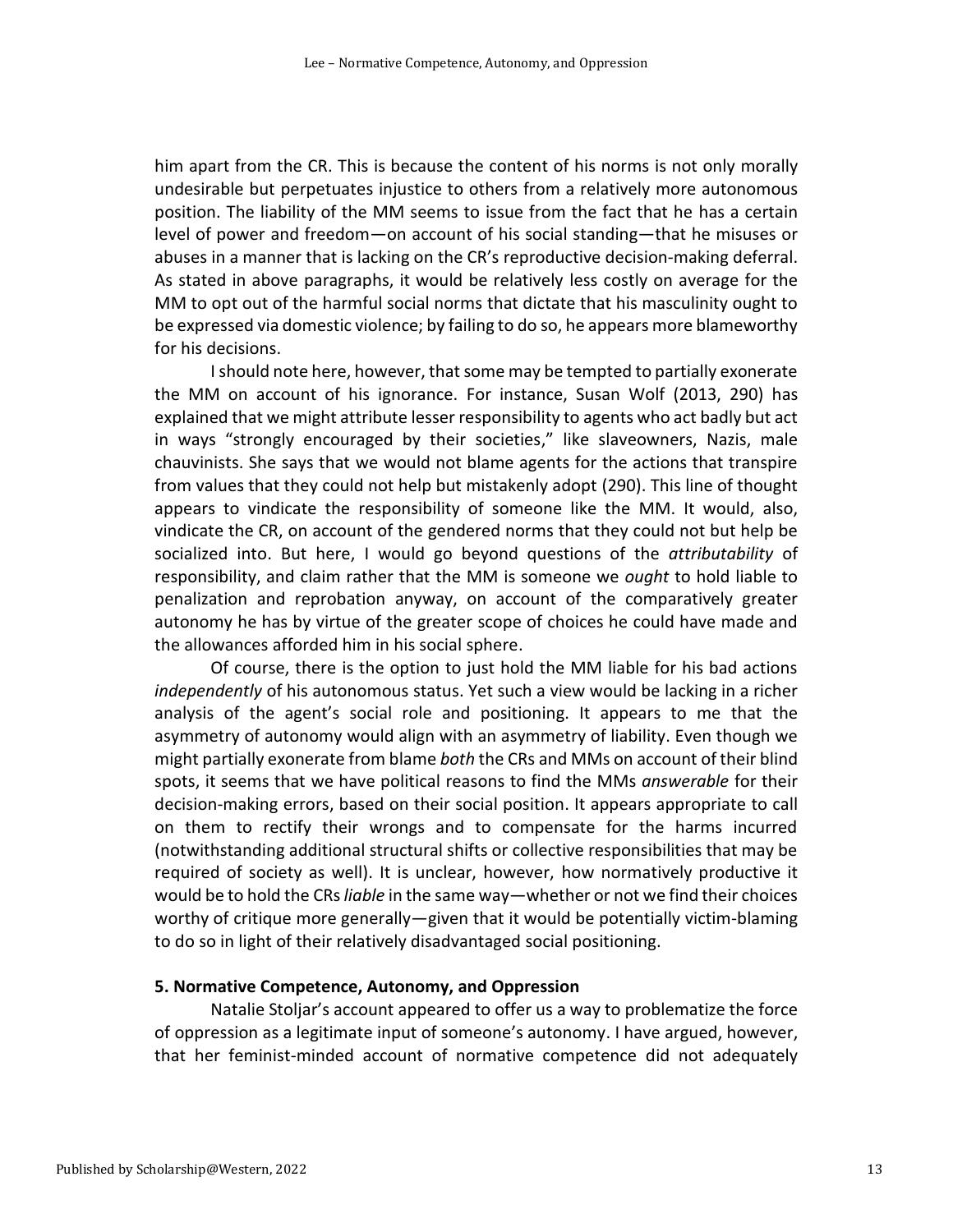address a possible downside: the risk of inappropriate *homogenization* of nonautonomy in the oppressor and the oppressed, on account of their equal subjection to objectionable gendered socialization. I hope that, by outlining some ways that we might detect an asymmetry of autonomy in the two key case studies observed herein—the contraceptive risk-taker and the macho male—I have demonstrated why it would be important for any autonomy to acknowledge not only the ways that the social oppression may hamper the autonomy of the oppressed but *also* the fact that we should disambiguate between the oppressor and the oppressed.

 In this final section, I will anticipate and address some potential objections that might be levelled at my view and then endeavour to ward off such concerns. One objection might be that my discussion enforces an artificial dichotomy between the oppressor and the oppressed, failing to be sensitive to mixed or ambiguous cases. For instance, an agent we treat as an oppressor in a gendered-hierarchical society may in fact be oppressed in other ways—for instance, on the basis of their race, disability status, or sexual orientation. Such ambiguities would also apply in the case of those with membership in an oppressed group. However, I would say that these harder cases do not detract from the applicability of my view to the limited cases I have autonomy is a dynamic phenomenon in the social sphere. I clarify herein that it should be perfectly acceptable on my account to acknowledge that autonomy can be something that is gained, lost, and restored, to varying *degrees*, in different social environments and contexts of decision-making. This acknowledgement is compatible with evaluating, *on balance*, the possible asymmetries of autonomy between certain groups, based on social enablements that are *generally* granted (or not granted) to considered here. Additionally, my view does not preclude the possibility that them.

 A further question for my view might be about the role that subjectivity and individual psychology plays—or does not play—for my account. Some might worry that my making distinctions between the autonomy of the oppressed and the on certain groups of people (say, by assuming that the CRs must have been socially blackmailed into submissive or deferent mindsets) or is *disrespectful* of agents' own experiences of autonomy (say, by claiming one is nonautonomous when one feels contrary to that claim). These are critiques that may be directed towards strongly substantive views like Stoljar's, as mentioned in section 2. I would need to clarify, then, how I take an agent's social standing, and the agent's individual decision-making processes, to interact. Here, I would just reiterate that my emphasis on agents' social standing enables me to at least circumvent problematic psychological projection in any case. I have no need to make assumptions or judgments about agents' psychologies to evaluate the impact on autonomous standing that might result autonomy of the oppressor either problematically imputes psychological tendencies primarily from radical differences or inequalities in social standing, as was the case in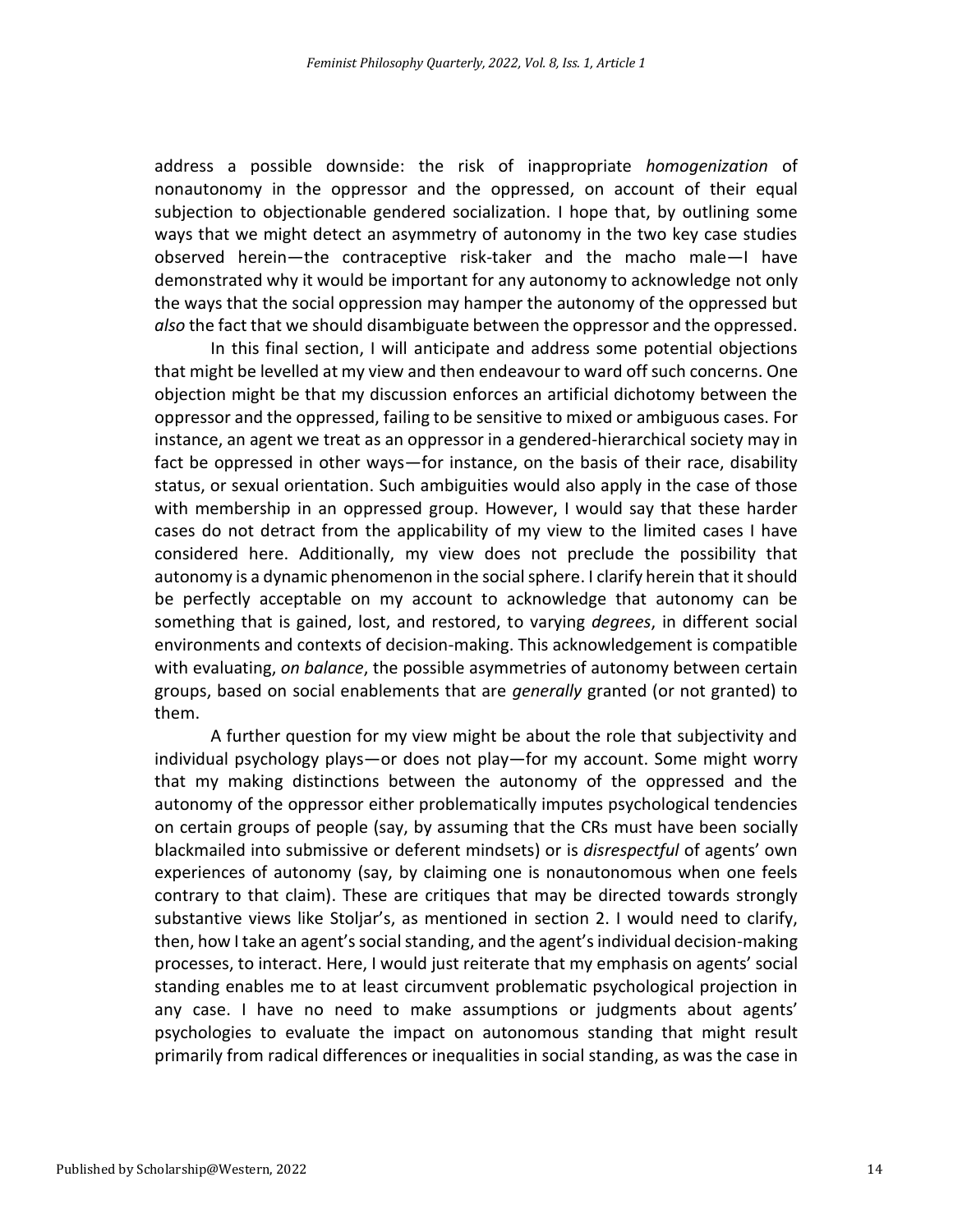my example of the CR and the MM. My view thereby does not disrespect agents' subjective experiences. Because I take autonomy to be a phenomenon that manifests to varying degrees in various social contexts, the determinations of autonomy we might make on my account would not amount to attributing autonomy or nonautonomy in a *wholesale* fashion. We can, for instance, *appreciate* that the CR may endorse contraceptive decision-making deferral individually; at the same time, we can still engage in a general critique of a society that prescribes problematic decision-making paradigms in accordance with traditional gendered roles and oppressive norms.

#### **Conclusion**

 To sum up, Natalie Stoljar's normative competence account of autonomy helpfully articulated why there is a "feminist intuition," according to which internalized oppression is inconsistent with autonomy. Her view posed an important challenge to procedural accounts, which were unable to explain exactly why oppression has problematic effects on autonomy. However, Stoljar's view fell short of accommodating the further possibility that those who oppress and those who are example of the unregenerate macho male to illustrate this point. On Stoljar's view, the macho male would be just as nonautonomous as the contraceptive risk-taker, since both cases appear to exhibit a lack of normative competence. I have proposed, instead, that there is an asymmetry of autonomy between the cases that might be explained by recourse to certain considerations about one's social standing. oppressed may not be equivalently nonautonomous. I have taken Diana Meyers's

 Being able to distinguish between the autonomy of oppressors and those under oppression is of high interest if we care not to treat those who *perpetrate* the oppression in the same way that we treat those who are the *recipients* of oppression. nonautonomy to oppressors like the MM, whom I take to be *comparatively* more autonomous and correspondingly liable in ways that the CR is not. Thus, my account offers a promising way to account for Stoljar'sfeminist intuition, whilst still being able to take seriously and adequately address the concern that those who are oppressors and those who are oppressed are not equivalently nonautonomous. My view has met this demand by problematizing the potential *mis*attribution of

#### **References**

Allen, Amy. 1998. "Rethinking Power." *Hypatia* 13, no. 1 (Winter): 21–40. https://doi .org/10.1111/j.1527-2001.1998.tb01350.x.

Ásta. 2019. "Categorical Injustice." *Journal of Social Philosophy* 50, no. 4 (Winter): 392–406. https://doi.org/10.1111/josp.12318.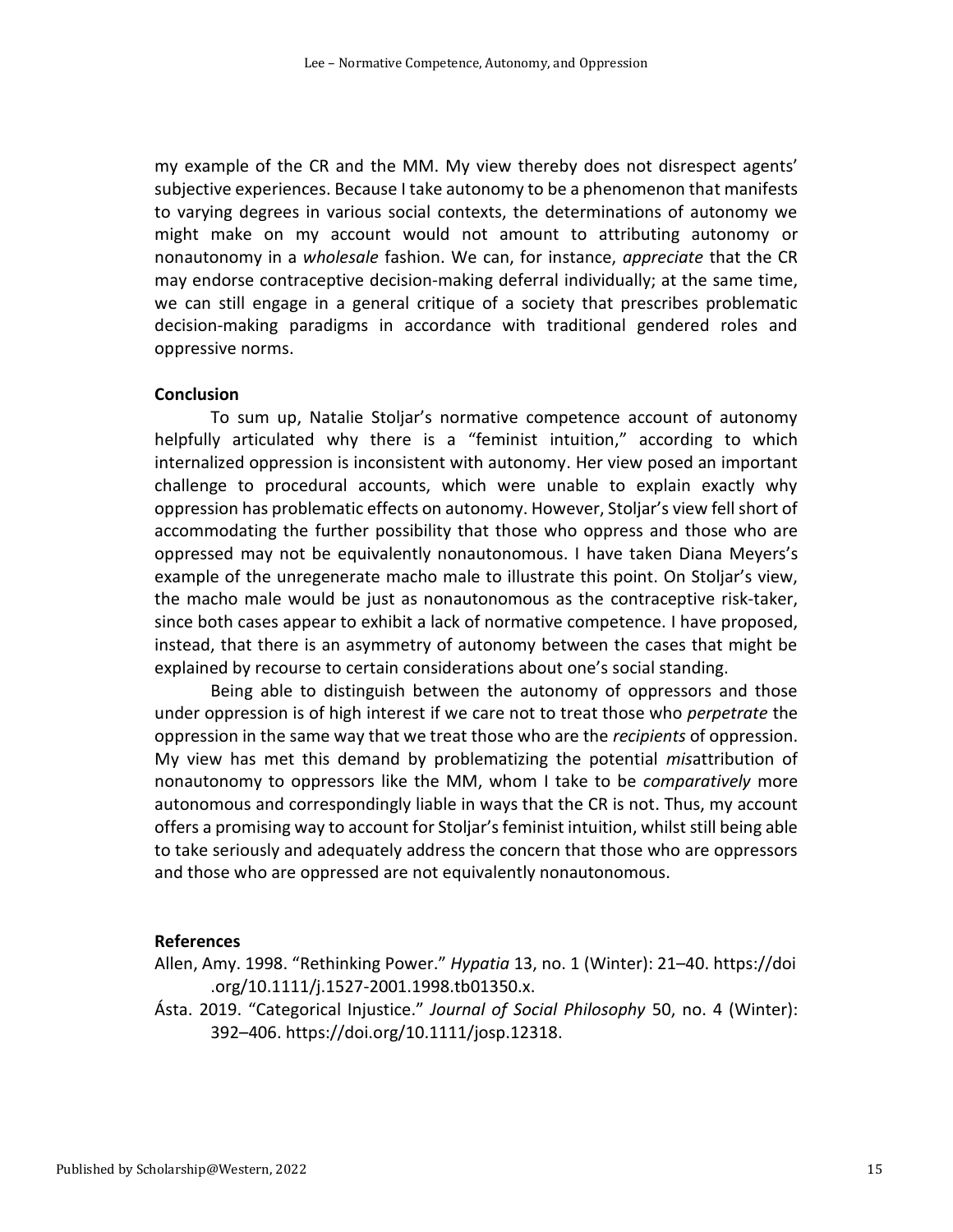- Charles, Sonya. 2010. "How Should Feminist Autonomy Theorists Respond to the  Problem of Internalized Oppression?" *Social Theory and Practice: An International and Interdisciplinary Journal of Social Philosophy* 36, no. 3 (July): 409–28. http://www.jstor.org/stable/23562131.
- Chen, Jason. 2017. "The Core of Oppression: Why Is It Wrong?" *Social Theory and Practice* 43, no. 2 (April): 421–41. http://www.jstor.org/stable/26381169.
- Ciurria, Michelle. 2020. "The Mysterious Case of the Missing Perpetrators: How the Privileged Escape Blame and Accountability." *Feminist Philosophy Quarterly* 6 (2): Article 1. https://doi.org/10.5206/fpq/2020.2.7322.
- Dworkin, Gerald. 2015. "The Nature of Autonomy." *Nordic Journal of Studies in Educational Policy* 2015 (2): 7–14. https://doi.org/10.3402/nstep.v1.28479.
- Gheaus, Anca. 2011. "Gender Justice." *Journal of Ethics & Social Philosophy* 6 (1): 1– 24. https://doi.org/10.26556/jesp.v6i1.60.
- Hierro, Graciela, and Ivan Marquez. 1994. "Gender and Power." *Hypatia* 9, no. 1 (Winter): 173–83. https://doi.org/10.1111/j.1527-2001.1994.tb00116.x.
- Jenkins, Katharine. 2020. "Ontic Injustice." *Journal of the American Philosophical Association* 6, no. 2 (Summer): 188–205. https://doi.org/10.1017/apa.2019.27.
- Johnston, Rebekah. 2017. "Personal Autonomy, Social Identity, and Oppressive Social Contexts." *Hypatia* 32, no. 2 (Spring): 312–28. https://doi.org/10.1111/hypa .12318.
- *Human Development and Capabilities* 10 (2): 169–87. https://doi.org/10.1080 Khader, Serene J. 2009. "Adaptive Preferences and Procedural Autonomy." *Journal of*  /19452820902940851.
- ———. 2011. *Adaptive Preferences and Women's Empowerment.* New York: Oxford University Press.
- ———. 2012. "Must Theorising about Adaptive Preferences Deny Women's Agency?" *Journal of Applied Philosophy* 29, no. 4 (November): 302–17. https://doi.org /10.1111/j.1468-5930.2012.00575.x.
- ———. 2020. "The Feminist Case Against Relational Autonomy." *Journal of Moral Philosophy* 17, no. 5 (2020): 499–526. https://doi.org/10.1163/17455243- 20203085.
- Kristinsson, Sigurdur. 2000. "The Limits of Neutrality: Toward a Weakly Substantive Account of Autonomy." *Canadian Journal of Philosophy* 30, no. 2 (June): 257– 86. https://doi.org/10.1080/00455091.2000.10717533.
- Mackenzie, Catriona. 2008. "Relational Autonomy, Normative Authority and  Perfectionism." *Journal of Social Philosophy* 39, no. 4 (Winter): 512–33. https://doi.org/10.1111/j.1467-9833.2008.00440.x.
- Meyers, Diana Tietjens. 1995. "Self-Respect and Autonomy." In *Dignity, Character, and Self-Respect*, edited by Robin S. Dillon, 218–50. London: Routledge.